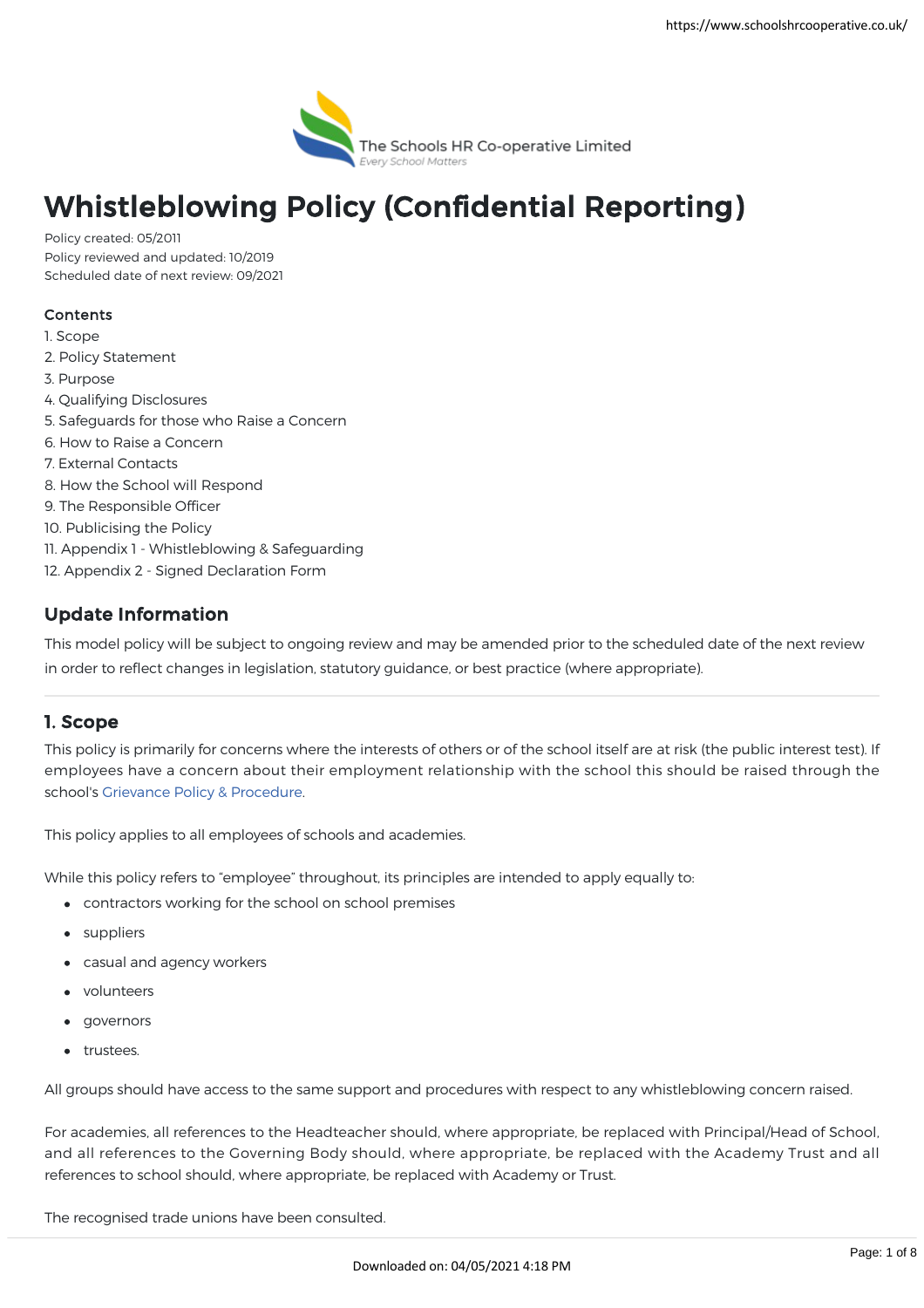## 2. Policy Statement

All employees at one time or another have concerns about what is happening in the workplace. Usually these concerns are easily resolved. However, there may be circumstances when the employee may not know what to do where the concern is of a more serious nature.

The school is committed to the highest possible standards of openness, probity and accountability. It expects that its employees who have serious concerns about anything that is happening within the school come forward and raise those concerns. The school, however, recognises that employees need to be supported and have confidence that any concerns they raise will be treated appropriately.

## 3. Purpose

The purpose of this policy is to:

- enable employees to raise concerns at an early stage and in the right way. The school would rather that matters were raised when it is just a concern rather than wait for proof.
- encourage employees and others to feel confident in raising serious concerns by providing clear channels through which those concerns can be raised.
- reassure those who raise concerns that they will not suffer any repercussions in doing so and that they will not be subjected to any detrimental treatment as a result of raising those concerns.

The policy will ensure that all those who raise concerns receive a response and are kept informed about how their concerns are being dealt with. However, this does not necessarily mean that they will be privy to any detail in relation to the investigation into the concern raised or any specific outcomes.

# 4. Qualifying Disclosures

If the employee makes a disclosure of information which they reasonably believe is in the public interest and that one or more of the following is either happening, has happened or is likely to happen in the future, this will be a "qualifying disclosure" and the employee will be offered protection as a whistle blower. The disclosure must relate to the following:

- a criminal offence has been committed, is being committed or is likely to be committed
- a person has failed, is failing or is likely to fail to comply with any legal obligation to which s/he is subject
- a miscarriage of justice has occurred, is occurring or is likely to occur
- the health or safety of any individual has been, is being or is likely to be endangered
- the environment has been, is being or is likely to be damaged
- information indicating any matter falling within any one of the above has been, is being or is likely to be deliberately concealed.

In schools, this can include:

- a misuse of school funds and/or financial malpractice
- safeguarding concerns with respect to children or any action that negatively affects the welfare of children (see Appendix 1)
- public examination fraud/SATs maladministration
- an unauthorised disclosure of confidential information
- any conduct likely to damage the school's reputation.

#### The message for employees is "If in doubt - raise it!"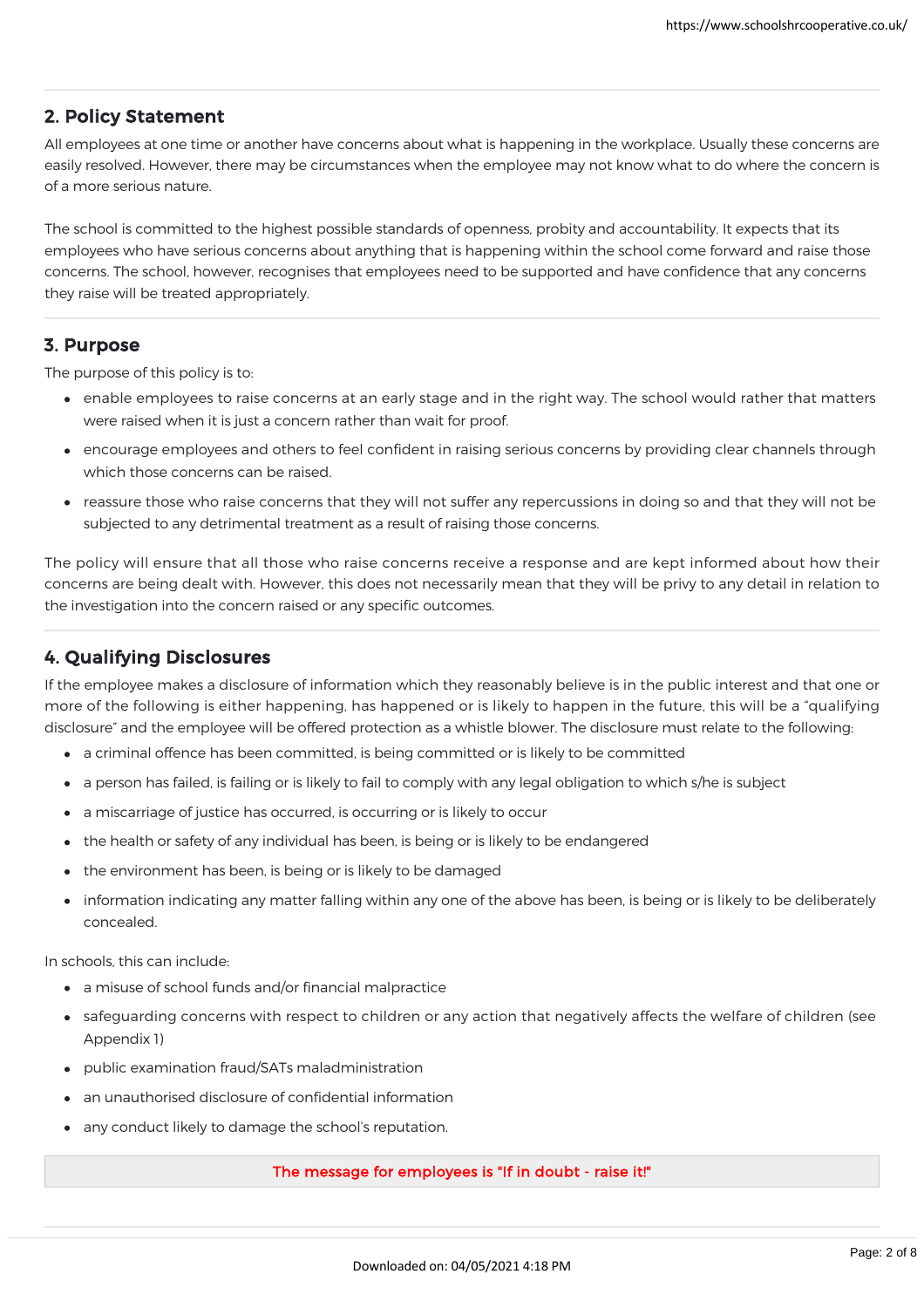## 5. Safeguards for those who Raise a Concern

Employees may be worried about raising such issues or may want to keep the concerns to themselves, perhaps feeling it is none of their business or that it is only a suspicion. They may feel that raising the matter would be disloyal to colleagues, managers or to the school. They may decide to say something but find that they have spoken to the wrong person or raised the issue in the wrong way and are not sure what to do next. They may also fear harassment or victimisation.

#### Support to those raising concerns

The school is committed to good practice and high standards and will be supportive of employees raising genuine concerns.

The school recognises that the decision to report a concern can be a difficult one to make. Where the employee raises a genuine concern under this policy, they should have nothing to fear as they will be considered as discharging their duty to the school.

An investigation into concerns raised under this policy will not influence or be influenced by any formal procedures (e.g. disciplinary or redundancy) that the employee may already be subject to.

#### Harassment or victimisation

The school will not tolerate any harassment or victimisation (including informal pressures) and will take appropriate action to protect the employee who raises a concern which they reasonably believe to be in the public interest.

#### Anonymous Allegations

The whistle blower should, whenever possible, put their name to the allegation, as concerns expressed anonymously may be less likely to result in effectively dealing with the concerns raised. Anonymous allegations will be considered at the discretion of the school and will largely depend upon whether the issue raised is sufficiently serious. In exercising their discretion, the factors likely to be taken into account by the school can include:

- whether the concern involves safeguarding and/or child protection issues
- whether the concern involves individual or public safety
- whether the concern involves corruption, waste or other impropriety
- the credibility of the concern
- whether there is a likelihood of confirming the allegation from other sources.

#### Confidentiality

All concerns will be treated in confidence and all reasonable efforts will be made to avoid revealing the employee's (whistle blower's) identity if requested by them.

It may not be possible to keep an employee's identity confidential whilst carrying out a thorough investigation and they may need to be identified as a witness at an appropriate time. If it becomes necessary to reveal the employee's identity, they will be informed in writing and of the reasons why it is necessary to identify them.

#### Untrue or Malicious Allegations

If an employee makes a disclosure which they reasonably believe to be in the public interest, which is not confirmed by the investigation, no action will be taken against them. The outcome will be notified to the employee. The school will deem the matter to be concluded and that it should not be raised again unless new evidence comes to light.

If, however, an employee makes an allegation frivolously, maliciously, vexatiously or for personal gain, disciplinary procedures will apply.

## 6. How to Raise a Concern

#### Internally

It is normally expected that concerns will, in the first instance, be raised internally with the immediate Line Manager,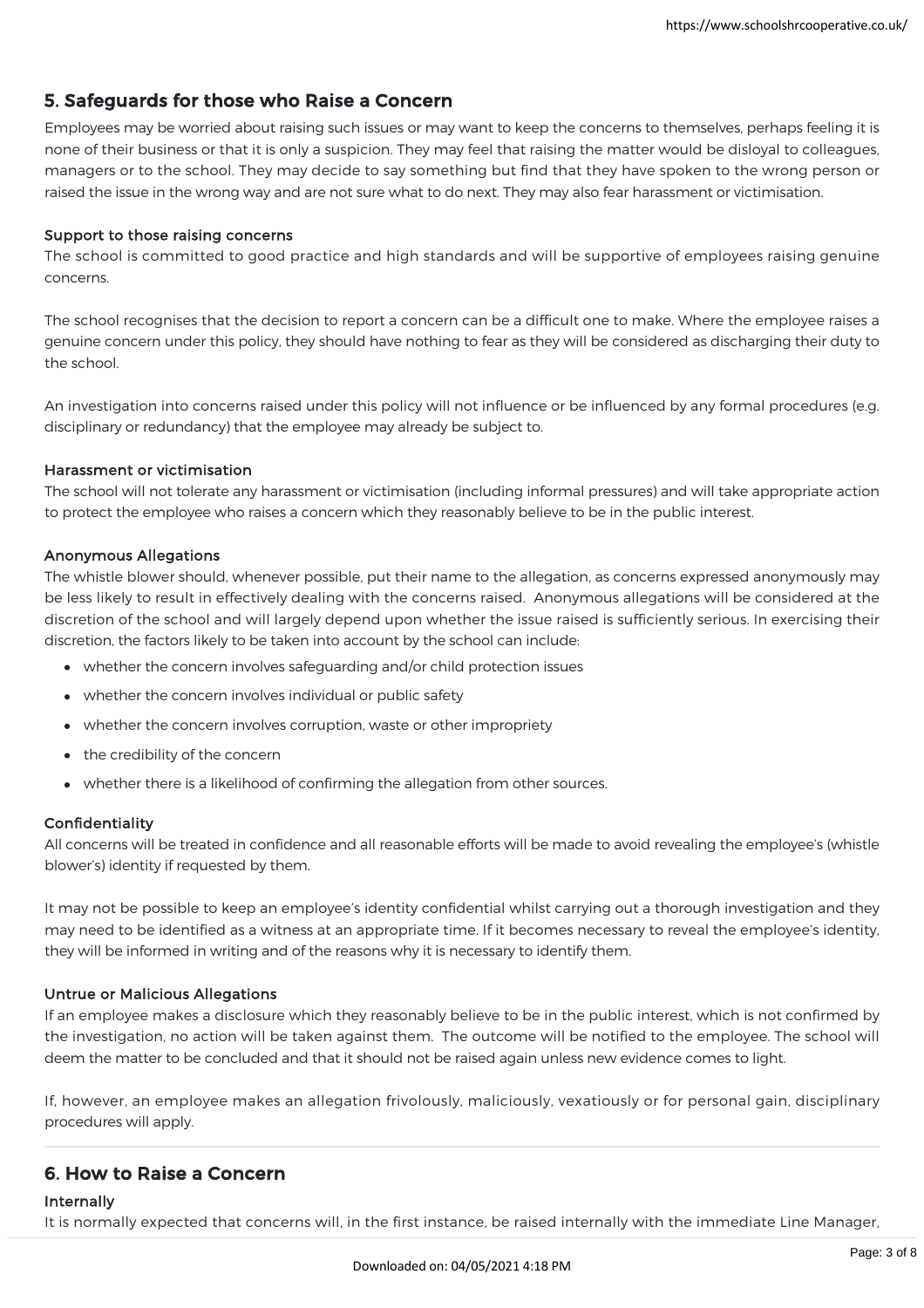It is normally expected that concerns will, in the first instance, be raised internally with the immediate Line Manager, Headteacher or Chair of the Governing Body. Internal processes must be considered before reporting the concern to an external prescribed person or body (see below under External Contacts).

In relation to child protection and/or safeguarding matters, concerns should initially be made with the school's Designated Safeguarding Lead or the Assistant Designated Safeguarding Lead in their absence.

Concerns may be raised verbally or in writing. If the employee wishes to make a written report it is suggested that they include the background and history of the concern with relevant dates and the reason why they are particularly concerned about the situation.

In order to engage the protection under this policy, the employee will need to demonstrate that:

- there are reasonable grounds for their concern
- that the disclosure is made in the public interest
- that the disclosure relates to any one of the specified grounds as referred to above.

The employee may be accompanied by a trade union representative or a work colleague at any meeting/interview in connection with the concerns they have raised. Any companion must respect the confidentiality of the disclosure and any subsequent investigation.

## 7. External Contacts

The primary aim of this policy is to provide an internal mechanism for reporting, investigating and remedying any wrongdoing in the workplace. In most cases the employee should not find it necessary to alert anyone externally. However, the school recognises that in some circumstances the employee may not feel able to disclose a matter internally or that it may be more appropriate for them to report their concerns to an external body because, for example:

- the matter is of an extremely sensitive or serious nature, or
- the employee believes management to be involved, or
- the employee believes the school will cover it up, or
- the employee believes the school will treat them unfairly if they complain, or
- where the employee has raised the matter previously, but the concern has not been dealt with.

Employees are strongly encouraged to seek advice before reporting a concern to anyone external. Advice can be sought from their Trade Union or Citizens Advice.

The school should stress to the employee that if they choose to take a concern outside the school, it is the employee's responsibility to ensure that confidential information, in whatever format, is not disclosed to a third party.

Where a disclosure to an external body is justified and/or necessary, in those circumstances the employee can properly report matters to the following:

- The Local Authority Director of Children's Services
- The Chief Education Officer or equivalent
- The Local Authority Designated Officer (LADO)
- The school's Diocese or equivalent (for faith schools)
- Prescribed Person or Body for example:
	- Protect (formerly Public Concern at Work), an independent charity that provides confidential advice on whistleblowing issues: 020 3117 2520 or visit their website at [www.pcaw.co.uk](https://www.pcaw.co.uk/)
	- Ofsted (whistleblowing helpline): 0300 123 3155 or [whistleblowing@ofsted.gov.uk](mailto:whistleblowing@ofsted.gov.uk)
	- Education & Skills Funding Agency (ESFA): 0370 267 0001 or [ESFA Complaints Procedure](https://www.gov.uk/government/organisations/education-and-skills-funding-agency/about/complaints-procedure)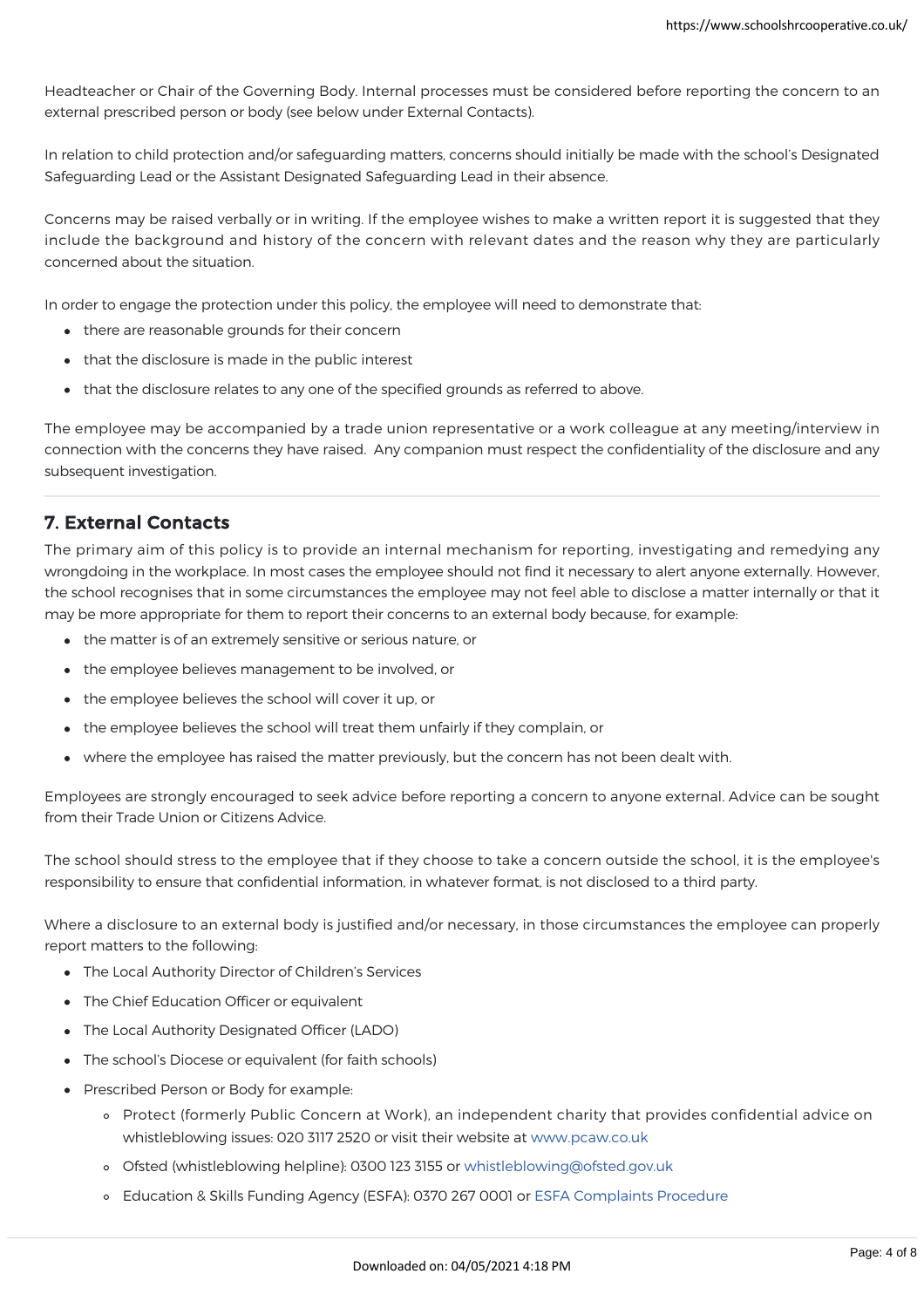- Children's Commissioner for England: 020 7783 8330 or [info.request@childrenscommissioner.gov.uk](mailto:info.request@childrenscommissioner.gov.uk)
- o NSPCC: 0800 028 0285 or [NSPCC Whistleblowing Advice Line.](https://www.nspcc.org.uk/keeping-children-safe/reporting-abuse/dedicated-helplines/whistleblowing-advice-line/)

As a last resort, and provided it is appropriate in all the circumstances, the employee may choose to raise their concern externally to someone other than the prescribed persons/bodies, for example:

- Union or professional association
- the Police
- a Member of Parliament (MP).

It will very rarely, if ever, be appropriate to alert the media. This also carries a risk of disclosing confidential information to unauthorised third parties. If the employee approaches the media, they can expect in most cases to lose their whistleblowing law rights and protection.

#### 8. How the School will Respond

Once the employee has raised a concern, it will be considered by the school initially to assess whether this policy is engaged or whether the concern better falls under any other policy, for example, the school's [disciplinary](https://www.schoolshrcooperative.co.uk/school/PolicyDetails?id=57) or [grievance](https://www.schoolshrcooperative.co.uk/school/PolicyDetails?id=40) policy.

Matters raised may also:

- be referred to the Police
- be referred to the Local Authority
- form the subject matter of an independent investigation.

In deciding how to deal with the concern raised, the key considerations which the school will have in mind is the public interest, pupils and staff.

Some concerns may be resolved by agreed action without the need for investigation. If urgent action is required, this will be taken before any investigation is conducted.

If an investigation is required, the school will appoint an Investigating Officer. Within 10 working days of a concern being raised, the Investigating Officer will write to the employee confirming how they propose to investigate the concern and the timescale for providing a final response. If there is an ongoing investigation the person responsible for that investigation will, if considered appropriate, provide the employee with updates on how the matter is progressing but as described elsewhere in this policy, the employee will not be privy to details of the investigation or any specific outcomes.

The school will take steps to minimise any difficulties, which the employee may experience as a result of raising a concern. For instance, if they are required to give evidence in criminal or disciplinary proceedings, the school will arrange for them to receive advice about the procedure and any support and counselling available to them.

## 9. The Responsible Officer

The Headteacher has overall responsibility for the maintenance and operation of this policy.

The Headteacher will maintain a register of concerns raised, the nature of the concerns and the outcomes, in a form that preserves confidentiality.

The Register will be maintained in accordance with the provisions of the [General Data Protection Regulation](https://eur-lex.europa.eu/legal-content/EN/TXT/?uri=uriserv:OJ.L_.2016.119.01.0001.01.ENG) (GDPR) and the [Data Protection Act 2018.](http://www.legislation.gov.uk/ukpga/2018/12/contents/enacted)

## 10. Publicising the Policy

The school will ensure: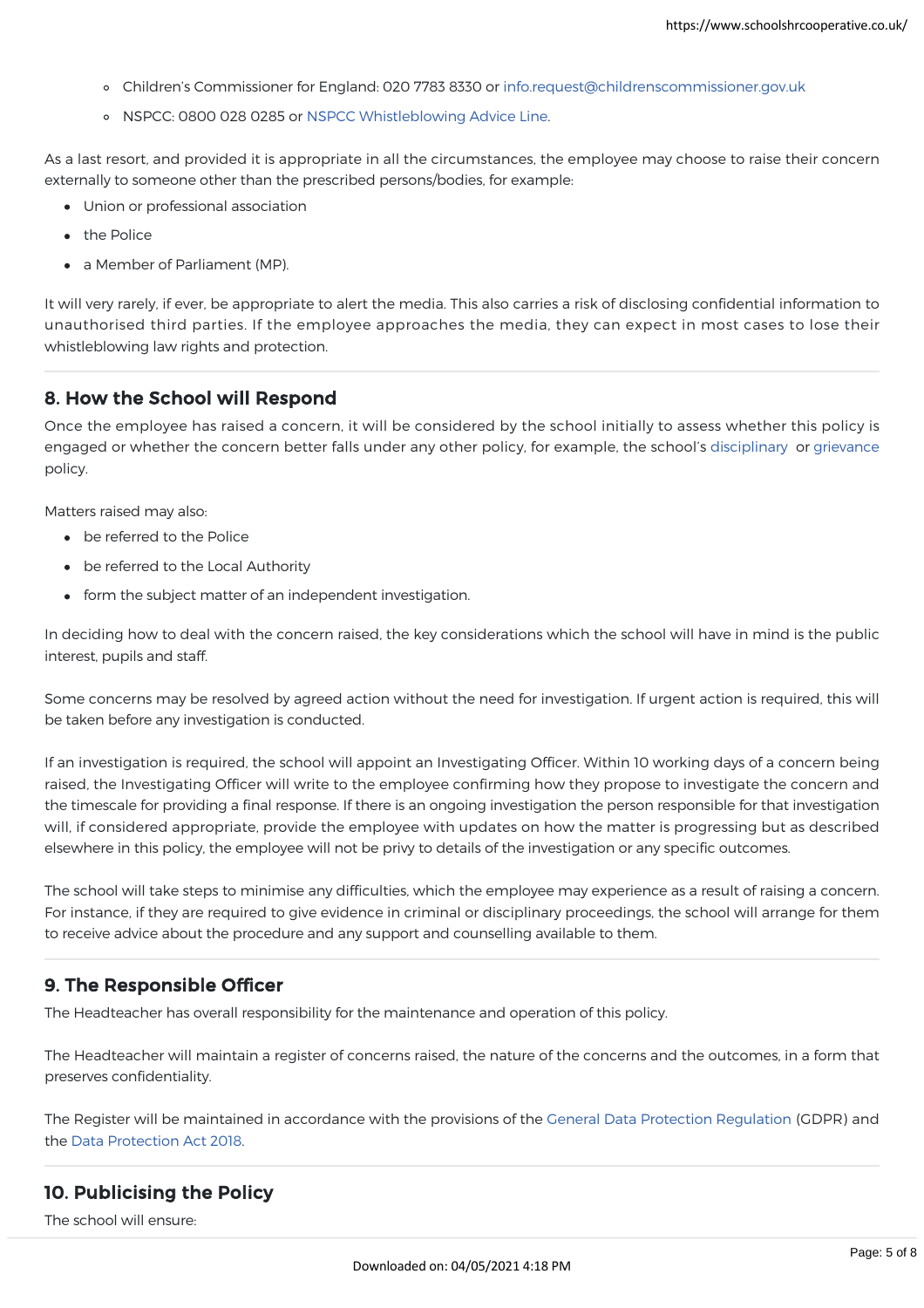- that staff receive appropriate training in respect of this policy
- that this policy is communicated to all staff and is readily accessible
- for all new staff, the policy is available upon commencement of employment with a declaration form to be signed by them - Appendix 2.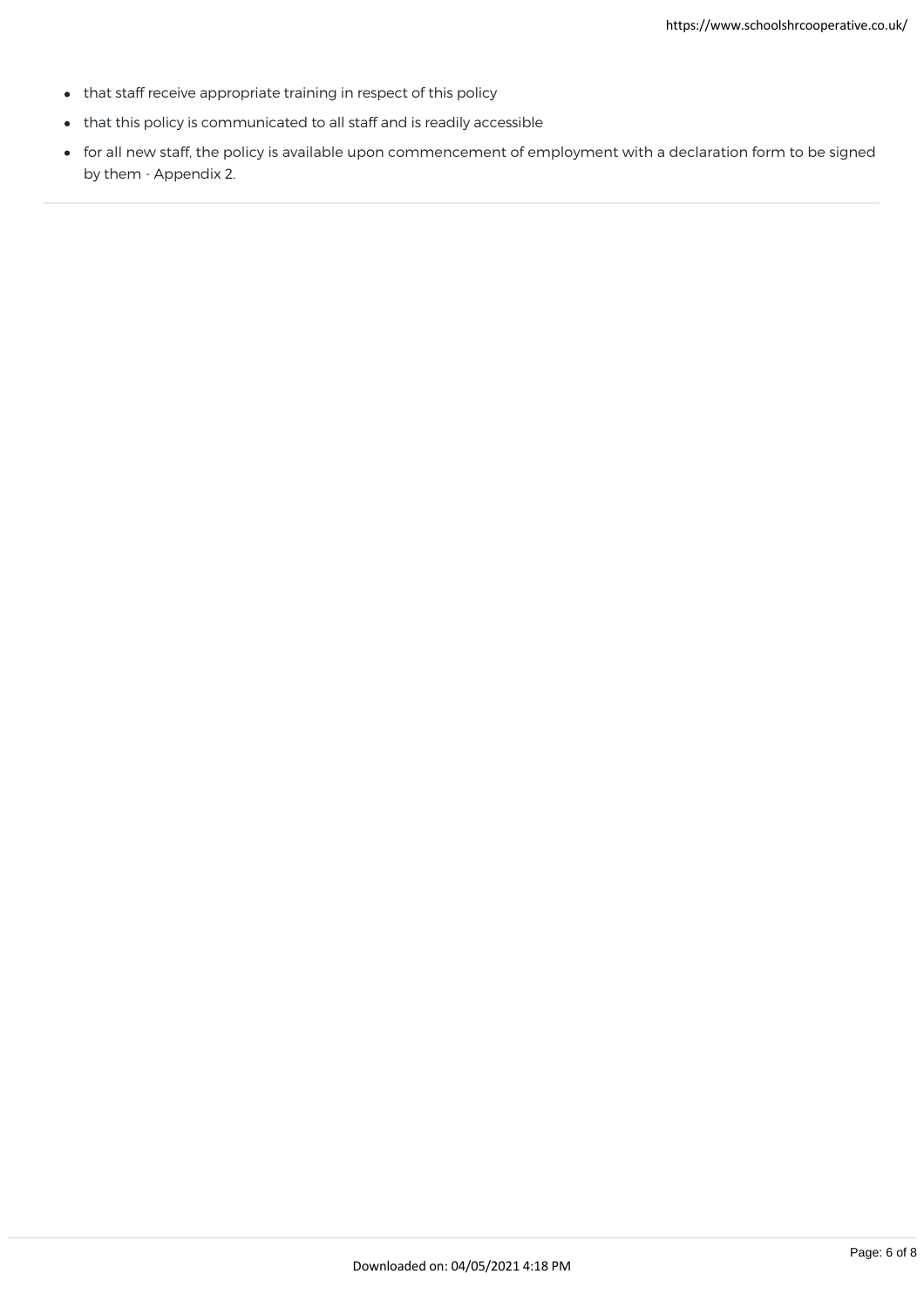# 11. Appendix 1 - Whistleblowing & Safeguarding

Safeguarding children at risk requires everyone to be committed to the highest possible standards of openness, integrity and accountability. The school is committed to encouraging and maintaining a culture where staff feel able to raise a genuine safeguarding concern and are confident that it will be taken seriously.

In the context of safeguarding, "whistleblowing" is when someone raises a concern about the well-being of a child at risk. This whistleblowing policy therefore has a key role to play in safeguarding children.

When raising a safeguarding concern, the following policies may be relevant:

- School's Child Protection Policy
- School's Policy on Dealing with allegations of abuse against teachers and other staff
- School's Code of Conduct
- Guidance for Safer Working Practice for those working with children & young people in education settings (May 2019) [\[or latest version\]](https://www.saferrecruitmentconsortium.org/)
- Keeping Children Safe in Education (2019) DfE Guidance [\[or latest version\]](https://www.gov.uk/government/publications/keeping-children-safe-in-education--2)
- Working Together to Safeguard Children (2018) DfE Guidance [\[or latest version](https://www.gov.uk/government/publications/working-together-to-safeguard-children--2)]
- London Child Protection Procedures and Practice Guidance (5th Edition) [\[or latest edition](https://www.londoncp.co.uk/)].

It is the clear responsibility of all to act on any concerns or information that gives them concern about the safety and wellbeing of a child or children within the school or within the care of the school or arising from circumstances or events out of school. Such a concern in a whistleblowing context may be related to:

- conduct or behaviour of an employee towards an individual child or children that causes concern
- information that suggests an employee is unsuitable to work with children
- a belief that the Designated Safeguarding Lead, Senior Managers or Governors have failed to take appropriate action in response to safeguarding concerns raised.

This policy outlines to whom those concerns may be reported. In dealing with concerns around safeguarding/child protection matters in particular, the [London Child Protection Procedures and Practice Guidance](https://www.londoncp.co.uk/) state that if a member of staff believes that a reported allegation is not being dealt with appropriately by the school, they should report the matter to their Local Authority's Multi Agency Safeguarding Hub (MASH) or Local Authority Designated Officer (LADO).